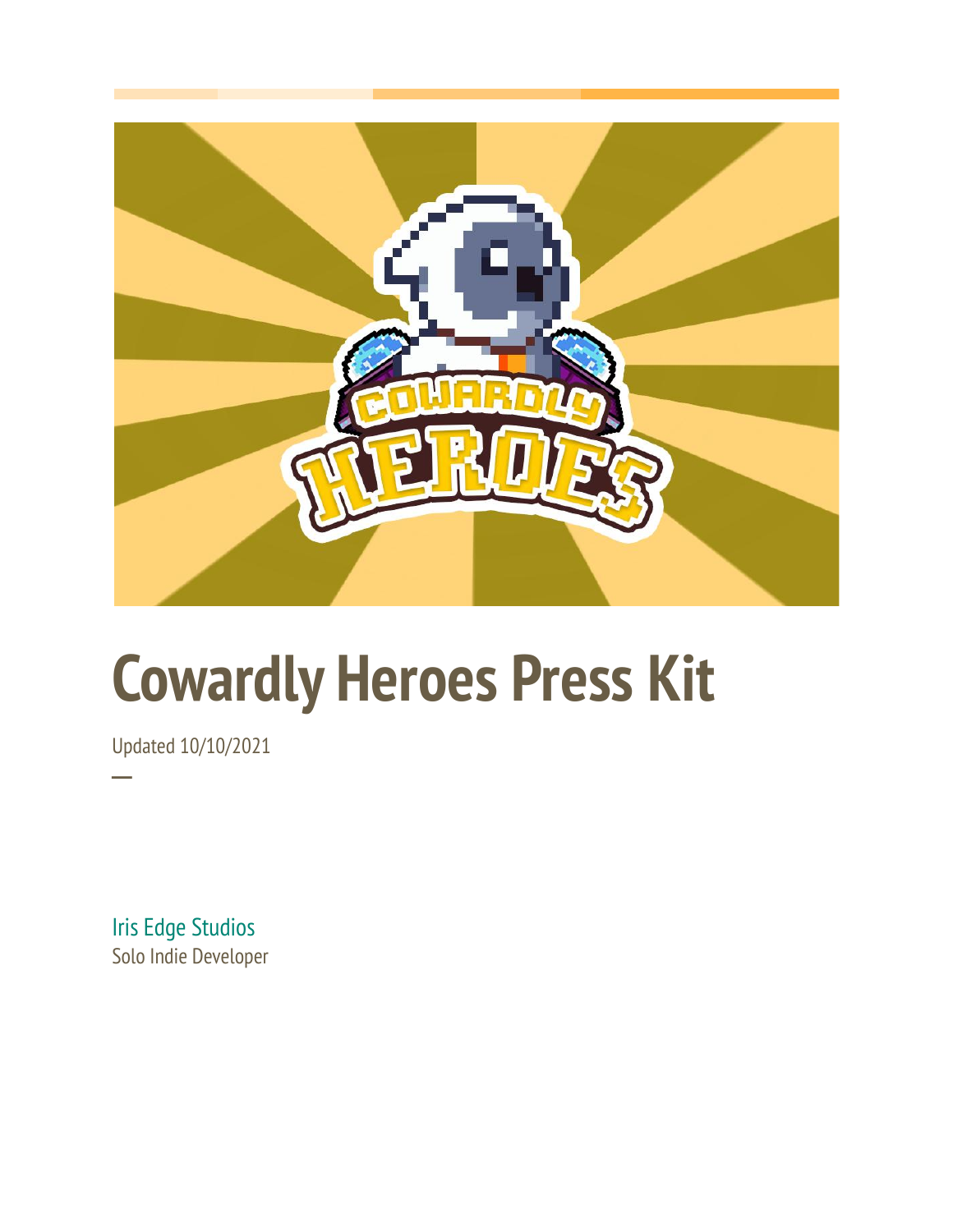## **About me**

Im Alex, a solo indie developer, after years of learning about the game development industry by myself and following my passion i've finally finished a video-game that I can call my own. I've always had many problems growing up, from personal to social and my life was always defined as 'not easy', every single day the only thing that made the noise and pain go away were videogames. I didnt have any money at all so free videogames was all I could play, they were how I learned english and how I grew a passion for video-games. So they were always a big part of my life and to finally be able to have a game I can proudly claim as my own is just... amazing!

## **About the game**

Cowardly Heroes is a free fun arcade casual game for mobile devices. It features many challenges, many fun twists and the cherry on top of the cake is its pixel-art style. The game was completely based on the awesome world of pixel-art!

It has an unique style with hand-made mechanics and a dedicated developer that follows and listens to all given feedback while using it to improve the game!

Pixel-art games is a popular topic all [over](https://trends.google.com/trends/explore?q=pixel%20art) the web and there are a lot of communities dedicated to it, this is a big reason why I picked pixel art as the art style for my game. I already have a following of people ready for the release of the game and already had game testers test the game and return with feedback so its ready to release.

The game is not live and is releasing around the end of October (date is not fixed in any way, merely an estimate), the attached .APK game is the latest version and not much should change. Attached are high quality screenshots and a ready-to-play .APK installation of the game (as mentioned)! Along with that you can watch the games (yet private) trailer on [YouTube](https://youtu.be/Dw-n7m9zorc) ([https://youtu.be/Dw-n7m9zorc\)](https://youtu.be/Dw-n7m9zorc). Everything was made by me from scratch since I love learning new programs and it was quite a journey, from learning how to edit images to how to get a viewers attention in a trailer, but it was all worth it.

## **Attachments**

- I. Screenshot1: https://i.imgur.com/EQzL6cg.jpg
- II. Screenshot2: https://i.imgur.com/NeOYitT.jpg